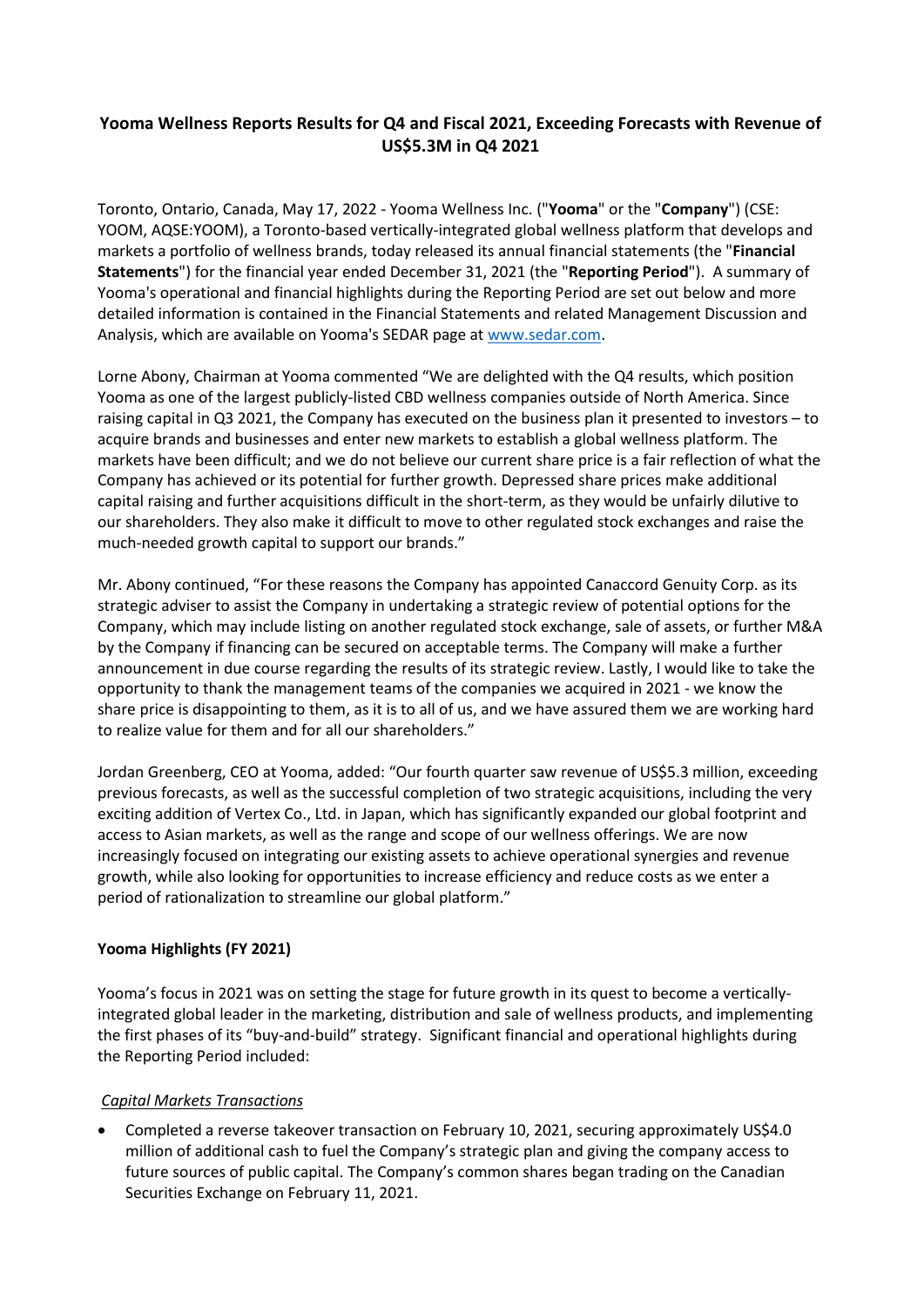- Completed the dual-listing of the Company's common shares on the Aquis Stock Exchange Growth Market ("**AQSE**"), a UK-based multilateral trading facility for entrepreneurial companies seeking visibility and access to growth capital in Europe. This dual-listing was completed and the Company's common shares began trading on the AQSE on August 10, 2021.
- Concurrent with the dual-listing of the Company's common shares on the AQSE, an equity financing was completed on August 10, 2021, raising proceeds of US\$10.3 million, to be used for general corporate purposes and to complete several strategic acquisitions.

## *Completed Acquisitions*

- Successfully completed a total of six significant acquisitions in the wellness space valued, in aggregate, at approximately US\$57.3 million. These acquisitions have dramatically expanded the Company's global footprint and the range and scope of its wellness offerings. Significant acquisitions included:
	- o The acquisition on March 11, 2021 of the wellness brands of EMMAC Life Sciences Group, including Blossom (CBD skincare brand), MYO (UK nutraceutical brand focused on sports nutrition), and Hello Joya and What the Hemp (France based hemp-protein snack brands) in a transaction valued at US\$8.1 million.
	- o The acquisition on March 19, 2021 of Socati Corp., a leading processor of THC-free broadspectrum hemp extracts and ingredients for use in CBD products in a transaction valued at US\$25 million.
	- $\circ$  The acquisition on August 19, 2021 of UK market-leader Vitality CBD Ltd., a distributer of CBD products, including oils and sprays in a wide range of flavours and strengths, edibles, and a specially developed and formulated range of CBD skin care cosmetic products, in a transaction valued at US\$10.2 million.
	- o The acquisition on September 30, 2021 of US-based Big Swig, Inc., a specialty drinks business in a transaction valued at US\$1.175 million.
	- o The acquisition on October 2, 2021 of Vertex Co., Ltd., a wellness products company in Japan, with sales through major home shopping networks (QVC, Nihon-TV and Fuji-TV), as well as various ecommerce channels (Rakuten, Yahoo Shopping and the company's Shop-V platform) in a transaction valued at US\$12 million.
	- o The acquisition through a subsidiary on October 13, 2021 of N8 Essentials, LLC, a US-based manufacturer of CBD products in a transaction valued at US\$0.79 million.

#### *Operational Highlights*

- Blossom CBD skincare brand was relaunched, including nine new SKUs with a focus on expert holistic skincare. The brand achieved key listings into world-renowned Selfridges and John Bell & Croyden, which holds the Royal Warrant as Pharmacists to Her Majesty the Queen.
- Vitality CBD products continue to achieve premium rankings on Amazon UK for CBD search results and significant revenue growth.
- Vertex completed its largest ever single product campaign during Q4 with QVC.
- Greenleaf launched its hemp protein brand What the Hemp! in France's leading grocery retailer Casino, with 12 SKUs available in-store at a total of 414 Casino locations.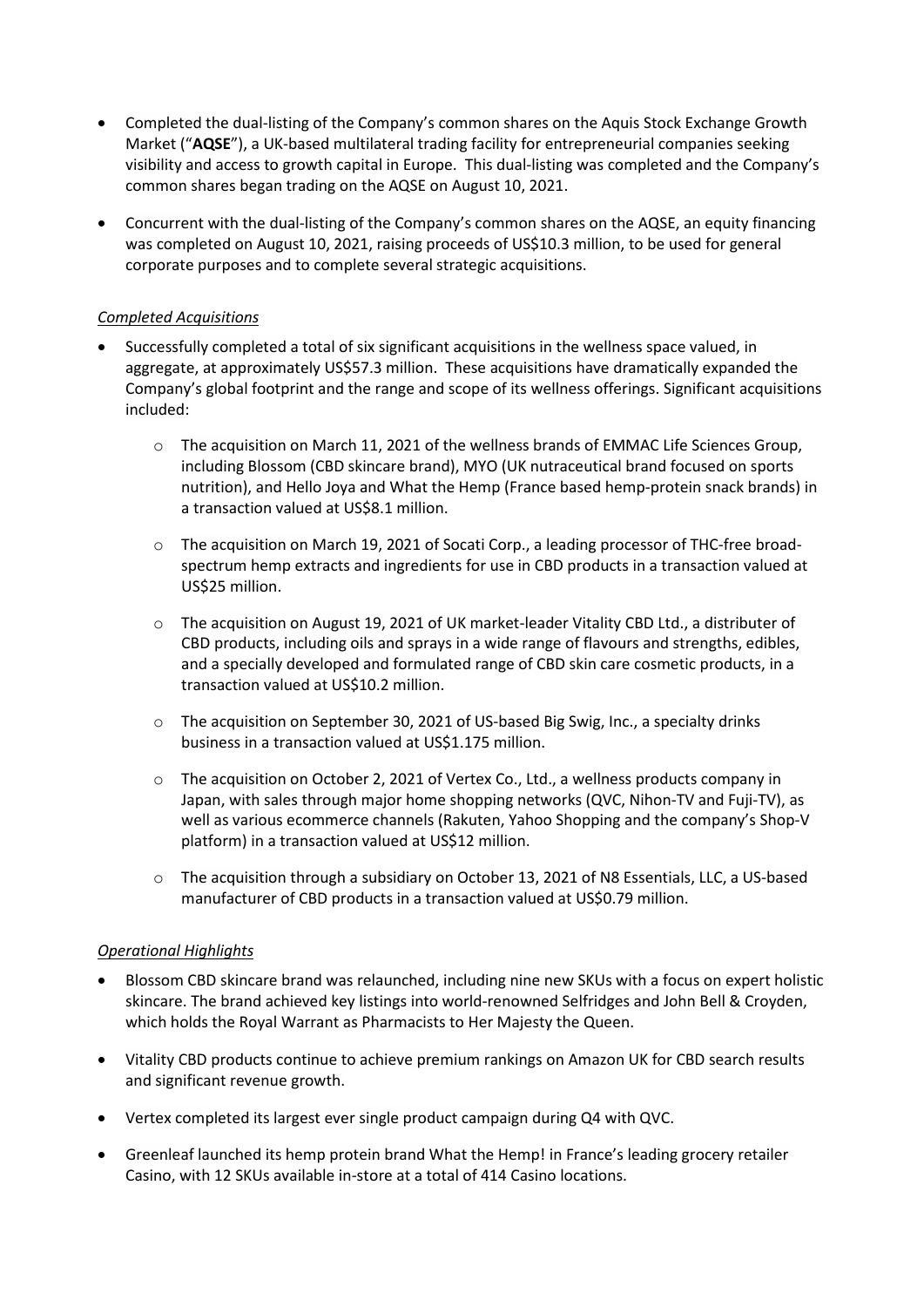- Vitality CBD completed a 300-store launch in ASDA, one of Britain's leading retailers, including 17 of Vitality's well-being and active CBD products in ASDA's vitamin aisles and in-store pharmacies, making Vitality CBD the most extensive CBD product range in ASDA.
- Yooma completed the rebuild and integration of its UK e-commerce sites including hosting, management and fulfilment of all UK brands under one e-commerce business division, allowing the Company to quickly scale existing and future UK and European brands.
- The Company wound-down its operations in China following the announcement that China's National Medical Products Administration had added CBD to its "List of Prohibited Use Cosmetic Ingredients" and shifted its focus onto other markets where it has been experiencing more significant growth.

### **Post-Reporting Period Highlights**

- MYO Plant Nutrition products were launched in Boots, one of the UK's leading health and beauty retailers, accelerating momentum from 2021 with products now available in Holland & Barrett, Selfridges, Lloyds Pharmacy and Amazon, amongst others.
- Vitality CBD, Blossom Skincare and MYO Plant Nutrition brands were all added to eBay's CBD pilot program, marking a significant step forward for the global wellness market.
- Greenleaf launched its hemp protein brand What the Hemp! in more than 50 locations of France national grocery retailer Carrefour, with ten SKU's now available.
- Vitality CBD and its extensive product range were successfully published on the UK Food Standard Agency's Novel Foods approved list for CBD products.
- Greenleaf launched its What the Hemp! CBD oils and hemp infusions in all 90 locations of specialty retailer Nature et Découvertes.
- Vertex's "Branfine" facial massager, which originally launched on QVC Japan in 2018, continues to be a hit product with 240,000 units sold to date, including a successful campaign in March called "Today's Special Value".
- Vitality CBD has maintained its number one ranking on Amazon in the CBD category and has dominated eBay since launch, achieving a 20% market share of all CBD sales on the marketplace.
- As part of its ongoing rationalization efforts, the Company has significantly reduced its operational footprint in the United States, where a lack of regulatory clarity around CBD products is perceived by the Company to be limiting growth. Operations at Socati, N8 and Big Swig have been suspended and certain assets have been or are in the process of being liquidated as the Company redeploys resources to jurisdictions where a more structured regulatory environment is expected to facilitate growth in the CBD industry, as well as in the Company's non-CBD businesses.

#### **Selected Financial Highlights (FY2021)**

During the Reporting Period, the Company generated revenues of US\$10.18 million, but experienced comprehensive losses for the year of US\$33.35 million, reflecting cost of sales of US\$7.81 million and expenses of US\$35.71 million, relating primarily to the acquisition and integration of six new businesses into Yooma's global platform, expenses incurred in connection with capital raising activities, its reverse takeover transaction and AQSE dual-listing, impairment of assets such as goodwill and intangible assets,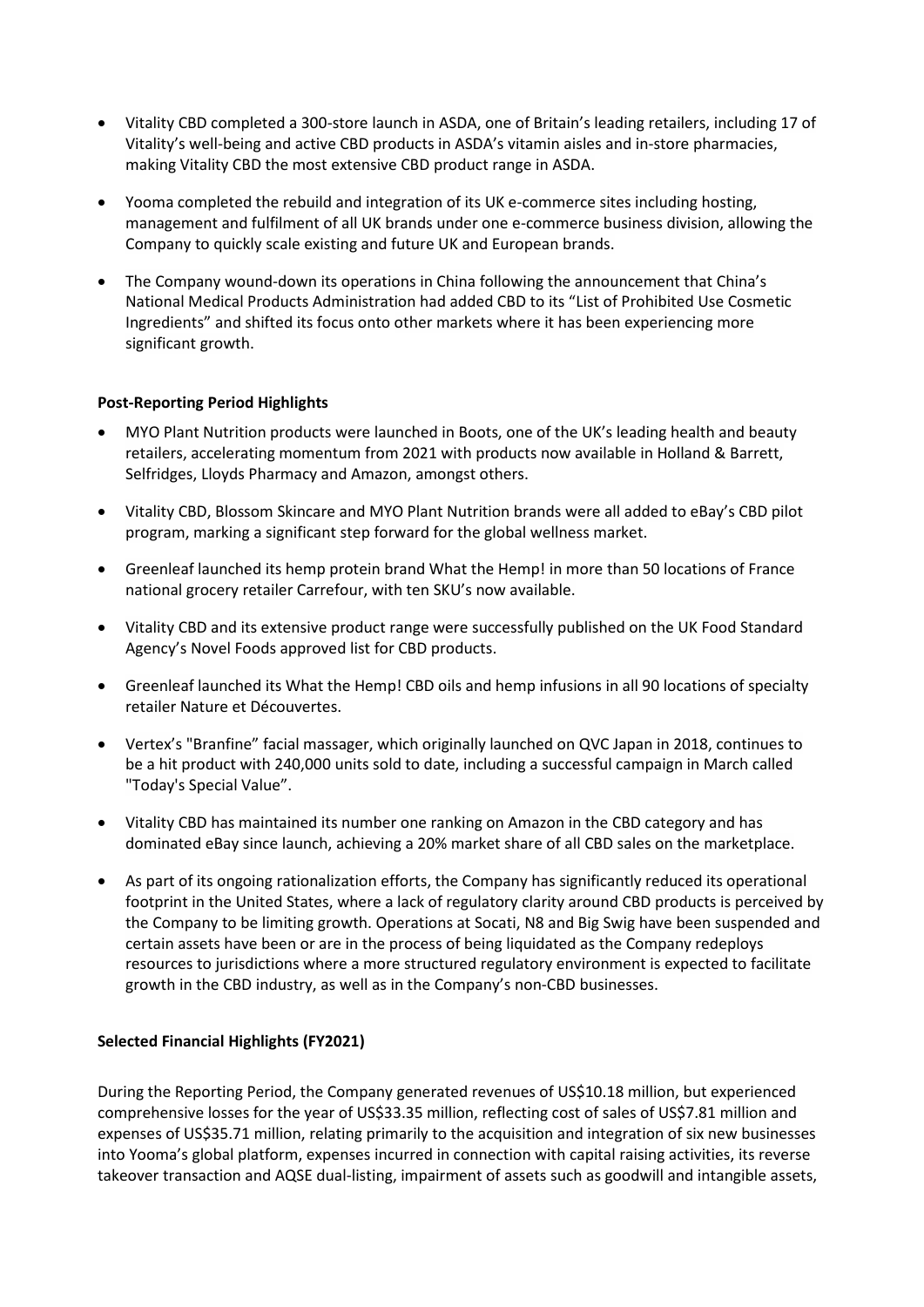professional fees and business and administrative expenses incurred by the Company's operating divisions.

|  |  |  | All dollar amounts in USD. |  |  |
|--|--|--|----------------------------|--|--|
|--|--|--|----------------------------|--|--|

|                                                  |               | For the year ended<br>December 31, 2021 | For the year ended<br>December 31, 2020 |
|--------------------------------------------------|---------------|-----------------------------------------|-----------------------------------------|
|                                                  |               |                                         |                                         |
| Revenue                                          | <sup>\$</sup> | 10,184,545                              | 42,765                                  |
| Cost of sales                                    |               | (7,811,554)                             | (86, 276)                               |
| Gross profit (loss)                              | \$            | 2,372,991                               | (43,511)                                |
| <b>Expenses</b>                                  |               |                                         |                                         |
| Depreciation and amortization                    | \$            | 912,461                                 | 17,358                                  |
| Consulting fees                                  |               | 755,001                                 | 747,579                                 |
| Professional fees                                |               | 2,383,699                               | 572,186                                 |
| Listing expense                                  |               | 960,725                                 |                                         |
| Loss on disposition of capital assets            |               | 715,142                                 |                                         |
| Assets write-off                                 |               | 2,830,804                               |                                         |
| Impairment of goodwill and intangible assets     |               | 19,672,801                              |                                         |
| Stock-Based compensation                         |               | 427,709                                 |                                         |
| Fair value adjustment on liability warrants      |               | (1,909,978)                             |                                         |
| Other income                                     | \$            | (149, 220)                              | (11, 489)                               |
| General and administrative                       |               | 9,105,890                               | 857,688                                 |
| Fair value adjustment on investments             |               |                                         | 46,999                                  |
|                                                  | $\mathbf S$   | 35,705,034                              | 2,230,321                               |
| Current income tax expense                       |               | (167, 612)                              |                                         |
| Deferred income tax recovery                     |               | 382,510                                 |                                         |
| Net loss for the year                            | $\mathbf S$   | (33, 117, 145)                          | (2,273,832)                             |
| Foreign currency translation                     | \$            | (235,545)                               |                                         |
| <b>Comprehensive loss</b>                        | \$            | (33, 352, 690)                          | (2,273,832)                             |
|                                                  |               |                                         |                                         |
| Basic and diluted loss per share attributable to |               |                                         |                                         |
| common shareholders                              | \$            | (0.43)                                  | (0.08)                                  |

#### **About Yooma Wellness Inc.**

Yooma's mission is to build a vertically-integrated global leader in the manufacturing, marketing, distribution, and sale of wellness products including hemp seed oil and hemp-derived and cannabinoid (CBD) ingredients. The company leverages strategically curated sales channels and ecommerce networks to deliver a diverse mix of wellness products through operating subsidiaries in the United States, United Kingdom, France and Japan. Learn more a[t www.yooma.ca.](https://c212.net/c/link/?t=0&l=en&o=3200800-1&h=3290795059&u=http://www.yooma.ca/&a=www.yooma.ca%22%20%5Ct%20%22_blank)